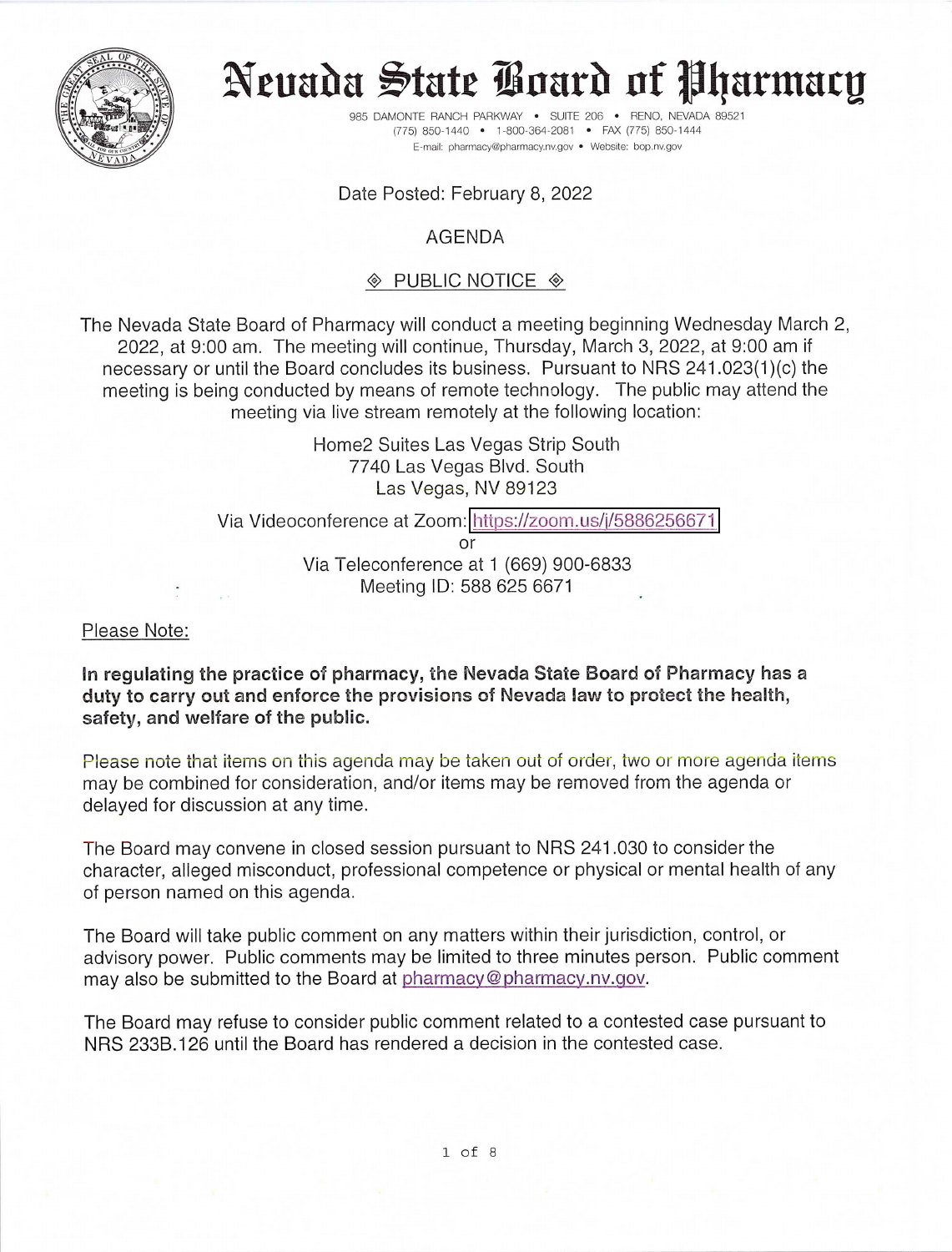- 1. Call to Order and Roll Call Establishment of Quorum
- 2. Public Comment: No action may be taken upon a matter raised under this item of the agenda until the matter itself has been specifically included on a future agenda as an item. (NRS 241.020)

# $\Diamond$  CONSENT AGENDA  $\Diamond$

The Consent Agenda contains matters of routine acceptance. The Board Members may approve the consent agenda items as written or, at their discretion, may address individual items for discussion or change.

- 3. Approval of the January 12,13, 2022, Meeting Minutes (**FOR POSSIBLE ACTION)**
- 4. 4.1 Applications for Out-of-State Medical, Devices, Equipment and Gases License (NAC 639.6944) – Non-appearance **(FOR POSSIBLE ACTION)**
	- A. Bioness Inc. Valencia, CA
	- B. CPAP.com Stafford, TX
	- C. DRUGSOURCE, INC. Elk Grove Village, IL
	- D. Lantz Medical, Inc. Indianapolis, IN
	- 4.2 Applications for Out-of-State Wholesaler License (NRS 639.233) Nonappearance (**FOR POSSIBLE ACTION**)

# **Background Check Not Required by Law.**

- 4.2.1 Distributor for Single Manufacturer (NAC 639.593(7)(e))
- 4.2.2 Manufacturer (NAC 639.593(7)(d))
- E. American Regent, Inc. New Albany, OH
- F. Cypress, Hawthorn and Macoven Brentwood, TN
- G. Grove Pharmaceuticals Miami, FL
- H. North American Rescue, LLC Greer, SC
- I. Noven Pharmaceuticals, Inc. Miami, FL
- J. Padagis US LLC Minneapolis, MN
- K. RVL Pharmaceuticals, Inc. Bridgewater, NJ
- L. Waylis Therapeutics LLC Wixom, MI
- M. Xeris Pharmaceuticals, Inc. Chicago, IL
- 4.2.3 Publicly Traded (NAC 639.593(7)(a))
- N. Agile Therapeutics, Inc. Princeton, NJ
- 4.2.4 VAWD-Accredited (NAC 639.593(7)(c))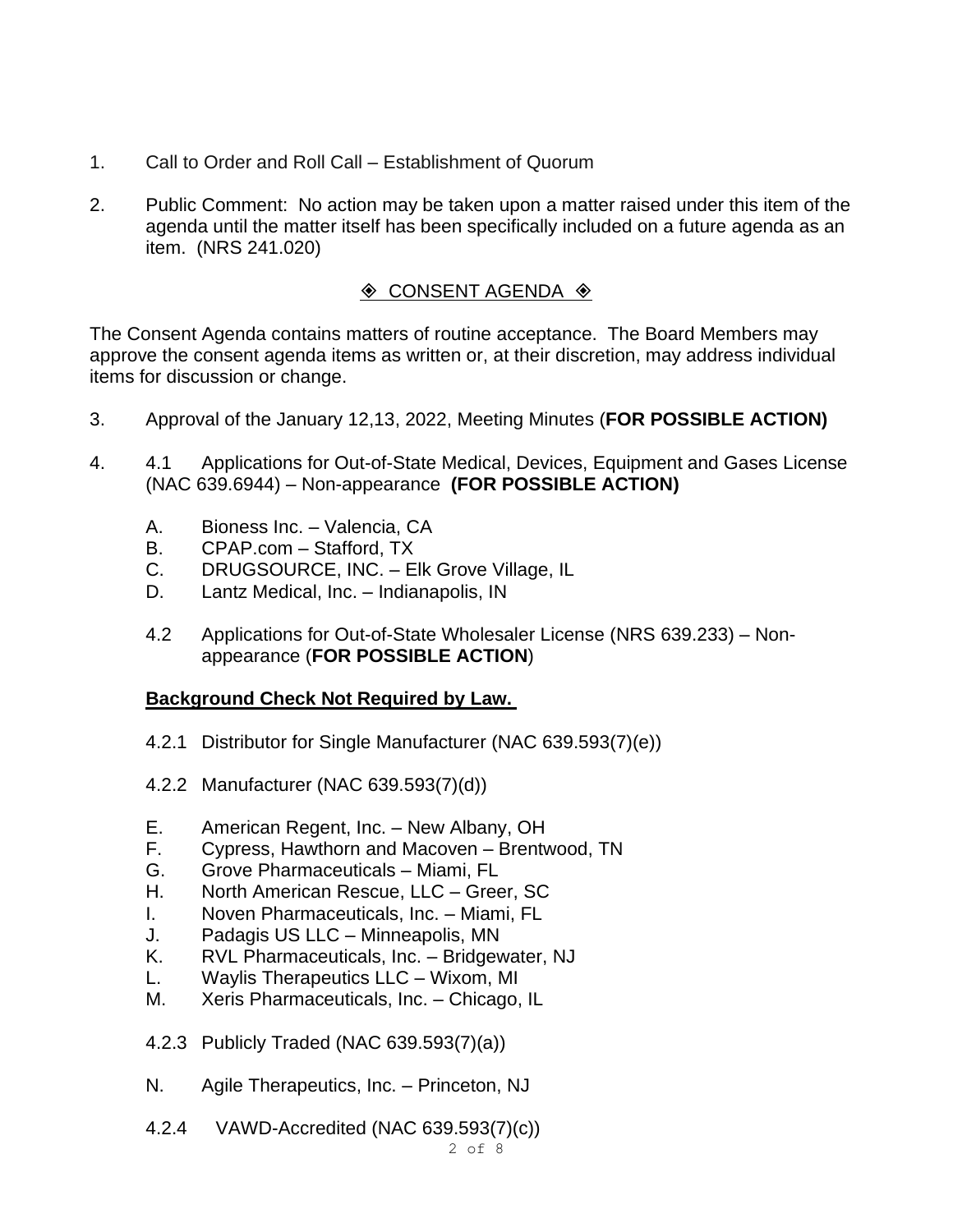- O. BioCareSD Tempe, AZ
- P. Health Coalition, Inc. Doral, FL
- Q. Padagis South Carolina LLC Duncan, SC
- R. UPS Supply Chain Solutions, Inc. Fairdale, KY
- 4.2.5 Manufacturer and VAWD-Accredited (NAC 639.593(7)(c) and (d))
- S. AmerisourceBergen Drug Corporation Whitestown, IN
- T. Den-Mat Holdings, LLC Lompoc, CA
- U. Millstone Medical Outsourcing, LLC Olive Branch, MS
- 4.2.6 Publicly Traded and Manufacturer (NAC 639.593(7)(a) and (d))
- V. DENTSPLY North America LLC Lancaster, PA
- 4.2.6 Publicly Traded and VAWD-Accredited (NAC 639.593(7)(a) and (c))

#### **4.2.7 Background checks completed in compliance with NRS 639.500. No Disqualifying Events.**

- W. Cardio Partners, Inc. Woodruff, WI
- X. DHL Supply Chain (USA) Knoxville, TN
- Y. My Medical Supply Little Rock, AR
- Z. Optum Wholesale, Inc. Covina, CA
- AA. SpecialtyCare, Inc. Nashville, TN
- 4.3 Application for Nevada Pharmacy License (NRS 639.230) Non-appearance **(FOR POSSIBLE ACTION)**
- BB. Omnia Pharmacy Inc. Las Vegas, NV
- CC. Save Mart Pharmacy #551 Carson City, NV
- DD. Save Mart Pharmacy #552 Carson City, NV
- EE. Save Mart Pharmacy #553 Reno, NV
- FF. Save Mart Pharmacy #554 Reno, NV
- GG. Save Mart Pharmacy #555 Reno, NV
- HH. Save Mart Pharmacy #556 Reno, NV
- II. Save Mart Pharmacy #559 Reno, NV
- 4.4 Application for Nevada Compounding Pharmacy License (NRS 639.230) Nonappearance **(FOR POSSIBLE ACTION)**
- 4.5 Application for Out-of-State Pharmacy License (NRS 639.2328) Nonappearance **(FOR POSSIBLE ACTION)**
- JJ. Allergy Partners Therapeutics Asheville, NC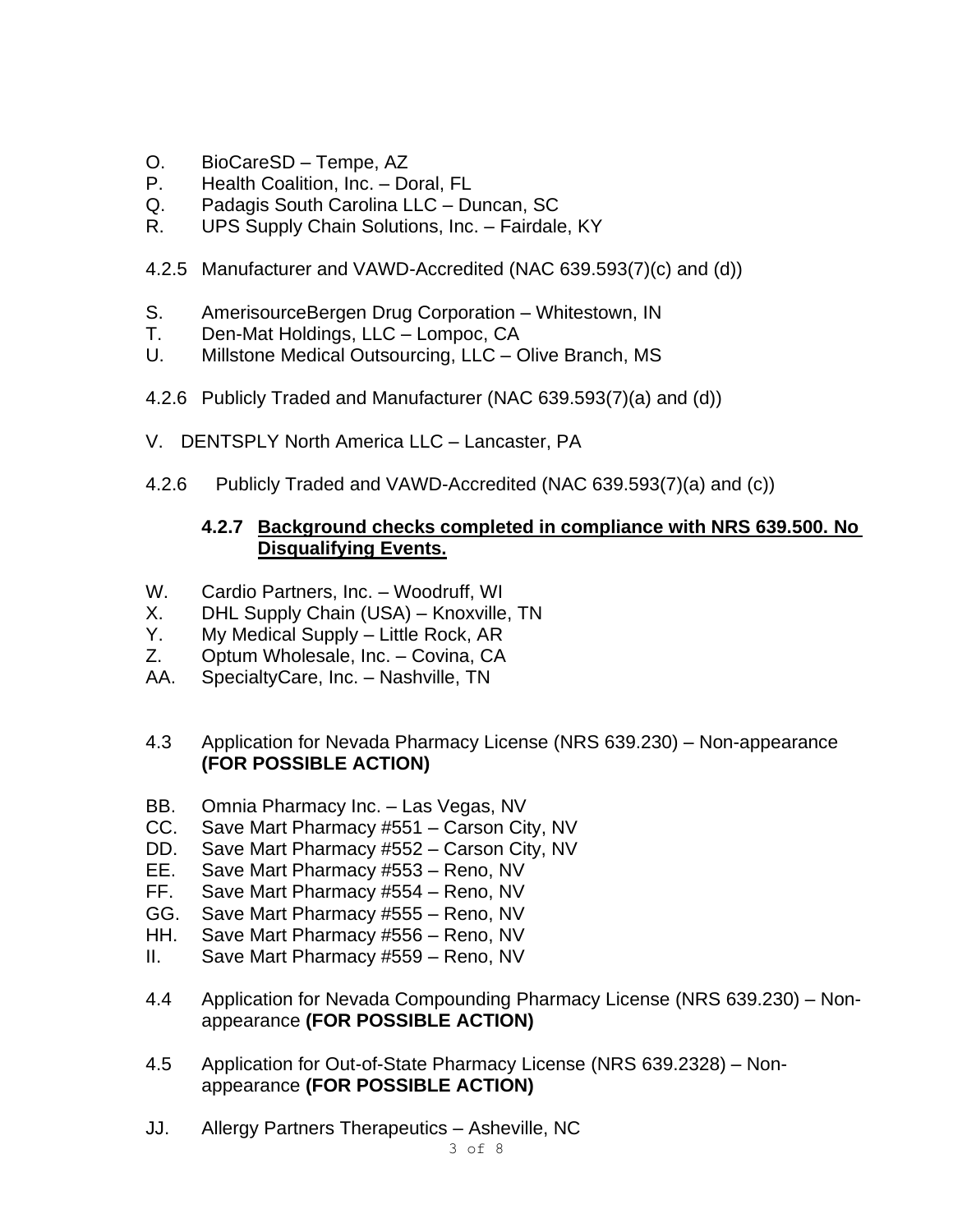- KK. Apex Specialty Pharmacy Riverside, MO
- LL. Avel eCare Pharmacy San Antonio, TX
- MM. CTCA/Rx Newnan, GA
- NN. Healthcare Pharmacy LLC Phoenix, AZ
- OO. HomeCare Rx, Inc. Fairfield, NJ
- PP. InfuCare Rx of LA Kenner, LA
- QQ. InfuCare Rx of MD –Cumberland, MD
- RR. IV Solutions Rx Tampa, FL
- SS. MedWiseRx Austin, TX
- TT. Optime Care Inc. Earth City, MO
- UU. Premise Health Wellness Center Brentwood, TN
- VV. Simple Meds, LLC Indianapolis, IN
- 4.6 Application for Out-of-State Compounding Pharmacy License (NRS 639.230) Non-appearance – **(FOR POSSIBLE ACTION)**

4.7 Applications for Nevada Medical, Devices, Equipment and Gases License (NAC 639.6942) – Non-appearance (**FOR POSSIBLE ACTION**)

#### $\textcircled{*}$  REGULAR AGENDA  $\textcircled{*}$

5. Disciplinary hearings pursuant to NRS 639.247. (**FOR POSSIBLE ACTION**)

| Α. | Kinex Medical Company, LLC                                       | (21-039-MP-S)    |
|----|------------------------------------------------------------------|------------------|
| В. | Darrel Foth, RPH                                                 | (21-186-RPH-N)   |
| C. | Sircy M. Moore, DVM                                              | $(21-111-CS-S)$  |
| D. | Lesli Ann Hewitt-Spears, DVM                                     | $(21-112-CS-N)$  |
| Е. | Paul H. Howse, RPH                                               | (20-135-RPH-S    |
| F. | <b>Justine Stanevich</b>                                         | $(20-135-PT-S)$  |
| G. | Order to Show Cause: Richard Washinsky, MD                       | (19-232-CS-S)    |
| Н. | William Bannen, MD                                               | $(21-213-CS-S)$  |
| L. | Marcia Clevesy, APRN                                             | $(21-214-CS-S)$  |
| J. | Mahendra DeFonseka, MD                                           | $(21-215-CS-S)$  |
| K. | George Dockendorf, DO                                            | $(21-216$ -CS-S) |
| L. | William Torch, MD                                                | (21-227-CS-N)    |
| М. | Lydia O'Connor-Sanders, DO                                       | $(21-225-CS-S)$  |
| N. | Jose Dastas, RPH                                                 | (18-130-RPH-S)   |
| O. | Vertisis Custom Pharmacy, LLC                                    | (18-130-PH-S)    |
|    | Appeal bearing purcuppt to NDC 620 2905(2) (EOD DOCCIDLE ACTION) |                  |

6. Appeal hearing pursuant to NRS 639.2895(2) (**FOR POSSIBLE ACTION**)

| A. Sandra Bledsoe, D/B/A VIP Faces  | $(21-042-S)$              |
|-------------------------------------|---------------------------|
| B. Sandra Bledsoe, D/B/A Revenge MD | $(21-042-B-S/21-042-C-S)$ |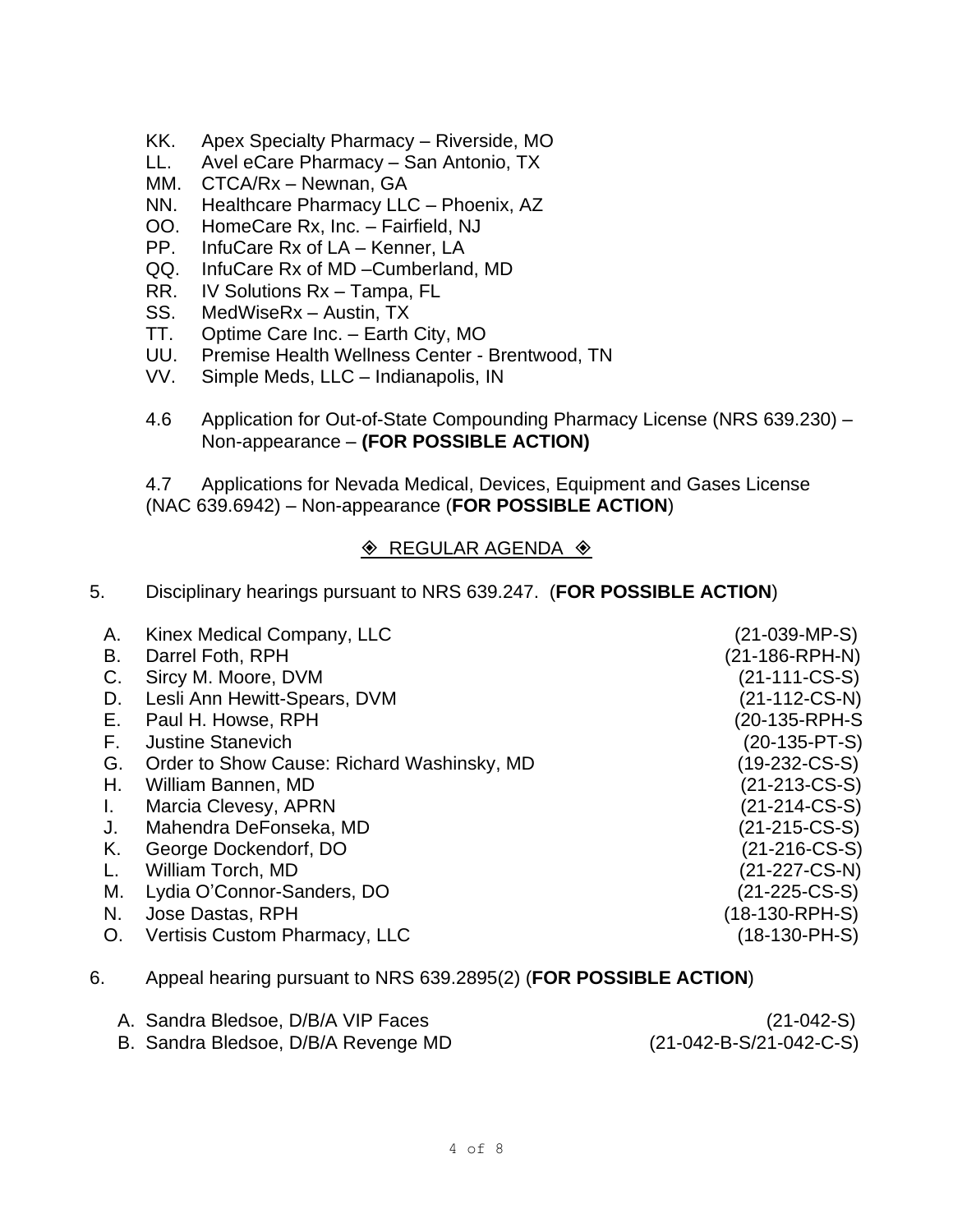7. Petition for Reinstatement of Controlled Substance Registration and Dispensing Practitioner Registration pursuant to NRS 639.257 – Appearance. **(FOR POSSIBLE ACTION)**

Dhaval Shah

8. Applications for Advance Practice Registered Nurse – Prescribe Registration (NAC 639.850) – Appearance. (**FOR POSSIBLE ACTION)**

Blake Kigerl

9. Application for Pharmacist Registration Renewal (NRS 639.127) – Appearance. (**FOR POSSIBLE ACTION)**

Darrel Foth

10. Applications for Pharmaceutical Technician in Training Registration (NAC 639.242) – Appearance. (**FOR POSSIBLE ACTION)**

Brandy Baker

11. Application for Pharmacist Registration by Reciprocation NRS 639.134) – Appearance (**FOR POSSIBLE ACTION**)

Kurt Howe

12. Application for Veterinarian Authority to Dispense Drugs (NAC 639.7423) – Appearance **(FOR POSSIBLE ACTION)**

Sircy Moore

- 13. Application for Out-of-State Compounding Pharmacy License (NRS 639.230) Appearance – **(FOR POSSIBLE ACTION)**
	- A. Northmark Pharmacy Cincinnati, OH
	- B. Sofie Co Gilroy, CA
- 14. Applications for Out-of-State Wholesaler License (NRS 639.233) – Appearance (**FOR POSSIBLE ACTION**)
	- A. Abbott Laboratories, Inc. Irving, TX Background Check Not Required Publicly Traded (NAC 639.593(7)(a)) -
	- B. Abbott Laboratories Inc. Irving, TX Background Check Not Required Publicly Traded (NAC 639.593(7)(a)) -
	- C. Abbott Laboratories Inc. North Chicago, IL Background Check Not Required Publicly Traded (NAC 639.593(7)(a)) -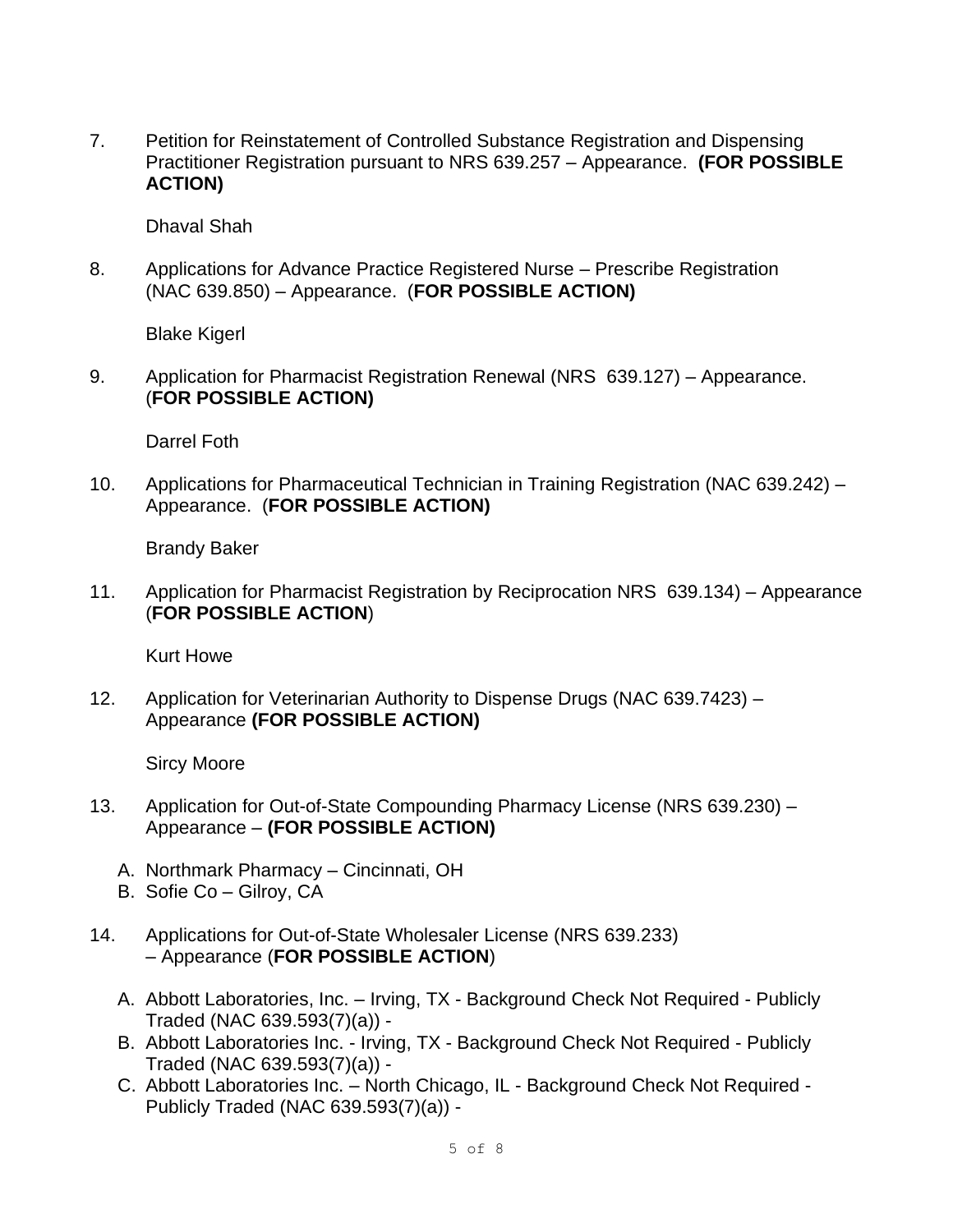- D. Abbott Laboratories Inc. Plano, TX Background Check Not Required Publicly Traded (NAC 639.593(7)(a)) -
- E. Abbott Laboratories Inc. Roseville, MN Background Check Not Required Publicly Traded (NAC 639.593(7)(a)) -
- F. Abbott Laboratories Inc. Sylmar, CA Background Check Not Required Publicly Traded (NAC 639.593(7)(a)) –
- G. Abbott Laboratories Inc. Temecula, CA
- H. Abbott Molecular Inc. Elk Grove Village, IL Background Check Not Required Publicly Traded and Manufacturer (NAC 639.593(7)(a) and (d))
- I. Abbott Molecular Inc. Des Plaines, IL Background Check Not Required Publicly Traded and Manufacturer (NAC 639.593(7)(a) and (d))
- J. Abbott Rapid Dx North America, LLC Freehold, NJ Background Check Not Required - Publicly Traded (NAC 639.593(7)(a))
- K. Abbott Rapid Dx North America, LLC San Diego, CA Background Check Not Required - Publicly Traded (NAC 639.593(7)(a))
- L. Alere San Diego Inc. Pomona, CA Background Check Not Required Publicly Traded and Manufacturer (NAC 639.593(7)(a) and (d))
- M. Allergan USA, Inc. Madison, NJ Background Check Not Required Publicly Traded (NAC 639.593(7)(a))
- 15. Applications for Nevada Wholesaler License (NRS 639.233) Appearance (**FOR POSSIBLE ACTION**)

Greenbay Specialty Pharmacy – Las Vegas, NV – Background Check completed in compliance with NRS 639.500 - No Disqualifying Events – No Disclosures

- 16. Application for Out-of-State Outsourcing Facility (NRS 639.100) Appearance (**FOR POSSIBLE ACTION**)
	- A. Eagle, Inc. Hoover, AL
	- B. Empower Pharmacy Houston, TX
- 17. Application for Ambulatory Surgery Center License. Appearance. **(FOR POSSIBLE ACTION)**
	- A. Centennial Specialty Surgery Center Las Vegas, NV
	- B. Mountain West Surgical Center Reno, NV
- 18. Discussion and Possible Action on Adoption of Emergency Regulation pursuant to NRS 233B.0613 to authorize pharmacists and other healthcare professionals to dispense oral medications for the treatment of COVID-19 subject to certain conditions. **(FOR POSSIBLE ACTION)**
- 19. General Counsel Report. Note: The Board may exclude the public for a report on potential or existing litigation pursuant to NRS 241.015(3)(b)(2).
- 20. Executive Secretary Report: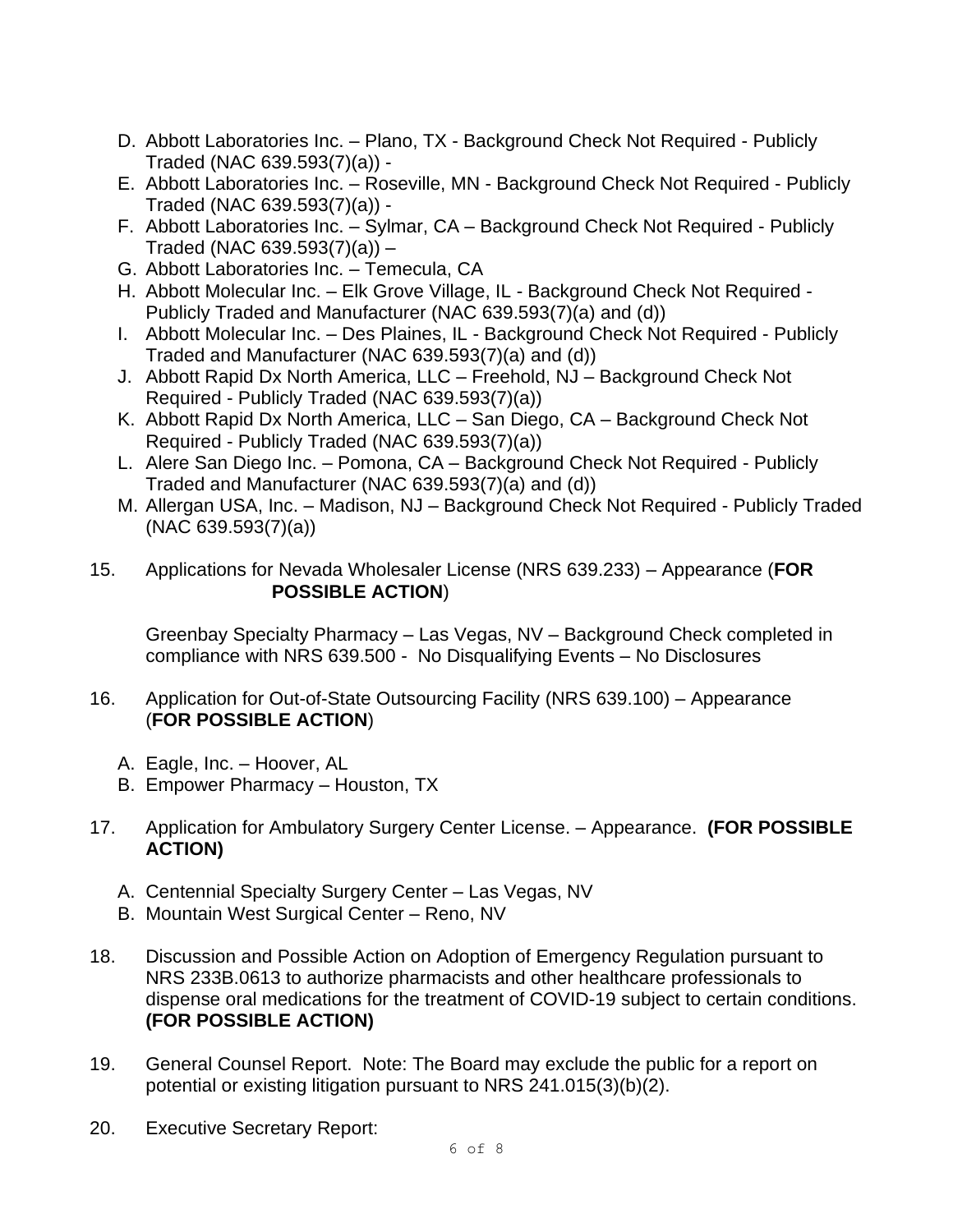- A. Financial Report
- B. Issuance of Temporary Licenses and Registrations
- C. Change of Address Business List
- D. Meetings with Other Health Care Regulatory Boards
- E. COVID-19 Response
- F. Licensing Software Update
- G. Licensing Activities Report
- H. PMP Integration
- I. Citations & Fines issued pursuant to NRS 632.2895

# $\Diamond$  PUBLIC HEARING  $\Diamond$

# Thursday March 3, 2022 – 9:00 am

- 21. Notice of Proposed Regulation Public Hearing Pursuant to NRS 233B.061(2) **(FOR POSSIBLE ACTION):**
	- A. **Amendment of Nevada Administrative Code (NAC) 639.208.** The proposed amendment to NAC 639.208 will amend the requirements necessary for an applicant to obtain a registration as a pharmacist by reciprocity. (LCB File R040-21)
	- B. **Amendment of Nevada Administrative Code (NAC) Chapter 639** authorizing the Board to require certain euthanasia technicians to register with the Board; increasing certain fees; revising requirements for certain applications; requiring an applicant for registration as a pharmacist, pharmaceutical technician, or pharmaceutical technician in training to undergo a criminal background check; revising requirements for an outsourcing facility engaged in the compounding of sterile drugs. (LCB File R025-21)
	- C. **Amendment Of Nevada Administrative Code (NAC) 639.220, 639.715, 639.718 and 639 .720**: Use of automated drug dispensing system or mechanical device to dispense prescription drugs. (LCB File R013-21)
	- D. **Amendment to Nevada Administrative Code (NAC 639.)** The proposed amendments will create a new section to implement the provisions of Senate Bill 325 requiring the Board to adopt regulations that establish requirements to allow a pharmacist to dispense drugs approved by the United State Food and Drug Administration for preventing the acquisition of human immunodeficiency virus. (LCB File R039-21)
- 22. Date and Location of Next Scheduled Board Meeting:

April 13-14, 2022 – Las Vegas, NV

23. Public Comment: No action may be taken upon a matter raised under this item of the agenda until the matter itself has been specifically included on a future agenda as an item. (NRS 241.020)